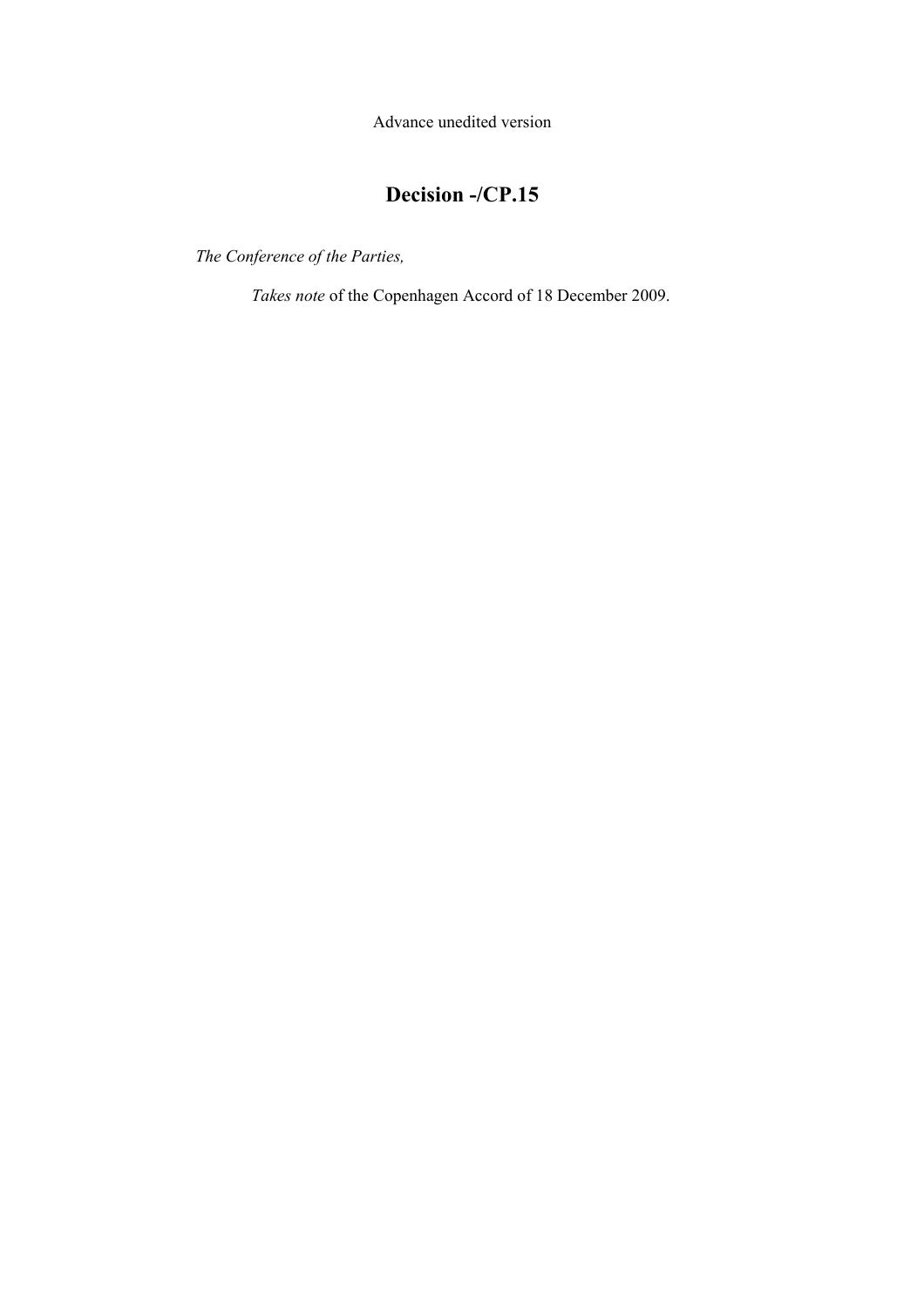#### **Copenhagen Accord**

**The Heads of State, Heads of Government, Ministers, and other heads of the following delegations present at the United Nations Climate Change Conference 2009 in Copenhagen:** [*List of Parties*]

*In pursuit* of the ultimate objective of the Convention as stated in its Article 2,

*Being guided* by the principles and provisions of the Convention,

*Noting* the results of work done by the two Ad hoc Working Groups,

*Endorsing* decision x/CP.15 on the Ad hoc Working Group on Long-term Cooperative Action and decision x/CMP.5 that requests the Ad hoc Working Group on Further Commitments of Annex I Parties under the Kyoto Protocol to continue its work,

*Have agreed* on this Copenhagen Accord which is operational immediately.

1. We underline that climate change is one of the greatest challenges of our time. We emphasise our strong political will to urgently combat climate change in accordance with the principle of common but differentiated responsibilities and respective capabilities. To achieve the ultimate objective of the Convention to stabilize greenhouse gas concentration in the atmosphere at a level that would prevent dangerous anthropogenic interference with the climate system, we shall, recognizing the scientific view that the increase in global temperature should be below 2 degrees Celsius, on the basis ofequity and in the context of sustainable development, enhance our long-term cooperative action to combat climate change. We recognize the critical impacts of climate change and the potential impacts of response measures on countries particularly vulnerable to its adverse effects and stress the need to establish a comprehensive adaptation programme including international support.

2. We agree that deep cuts in global emissions are required according to science, and as documented by the IPCC Fourth Assessment Report with a view to reduce global emissions so as to hold the increase in global temperature below 2 degrees Celsius, and take action to meet this objective consistent with science and on the basis of equity. We should cooperate in achieving the peaking of global and national emissions as soon as possible, recognizing that the time frame for peaking will be longer in developing countries and bearing in mind that social and economic development and poverty eradication are the first and overriding priorities of developing countries and that a low-emission development strategy is indispensable to sustainable development.

3. Adaptation to the adverse effects of climate change and the potential impacts of response measures is a challenge faced by all countries. Enhanced action and international cooperation on adaptation is urgently required to ensure the implementation of the Convention by enabling and supporting the implementation of adaptation actions aimed at reducing vulnerability and building resilience in developing countries, especially in those that are particularly vulnerable, especially least developed countries, small island developing States and Africa. We agree that developed countries shall provide adequate, predictable and sustainable financial resources, technology and capacity-building to support the implementation of adaptation action in developing countries.

4. Annex I Parties commit to implement individually or jointly the quantified economy-wide emissions targets for 2020, to be submitted in the format given in Appendix I by Annex I Parties to the secretariat by 31 January 2010 for compilation in an INF document. Annex I Parties that are Party to the Kyoto Protocol will thereby further strengthen the emissions reductions initiated by the Kyoto Protocol. Delivery of reductions and financing by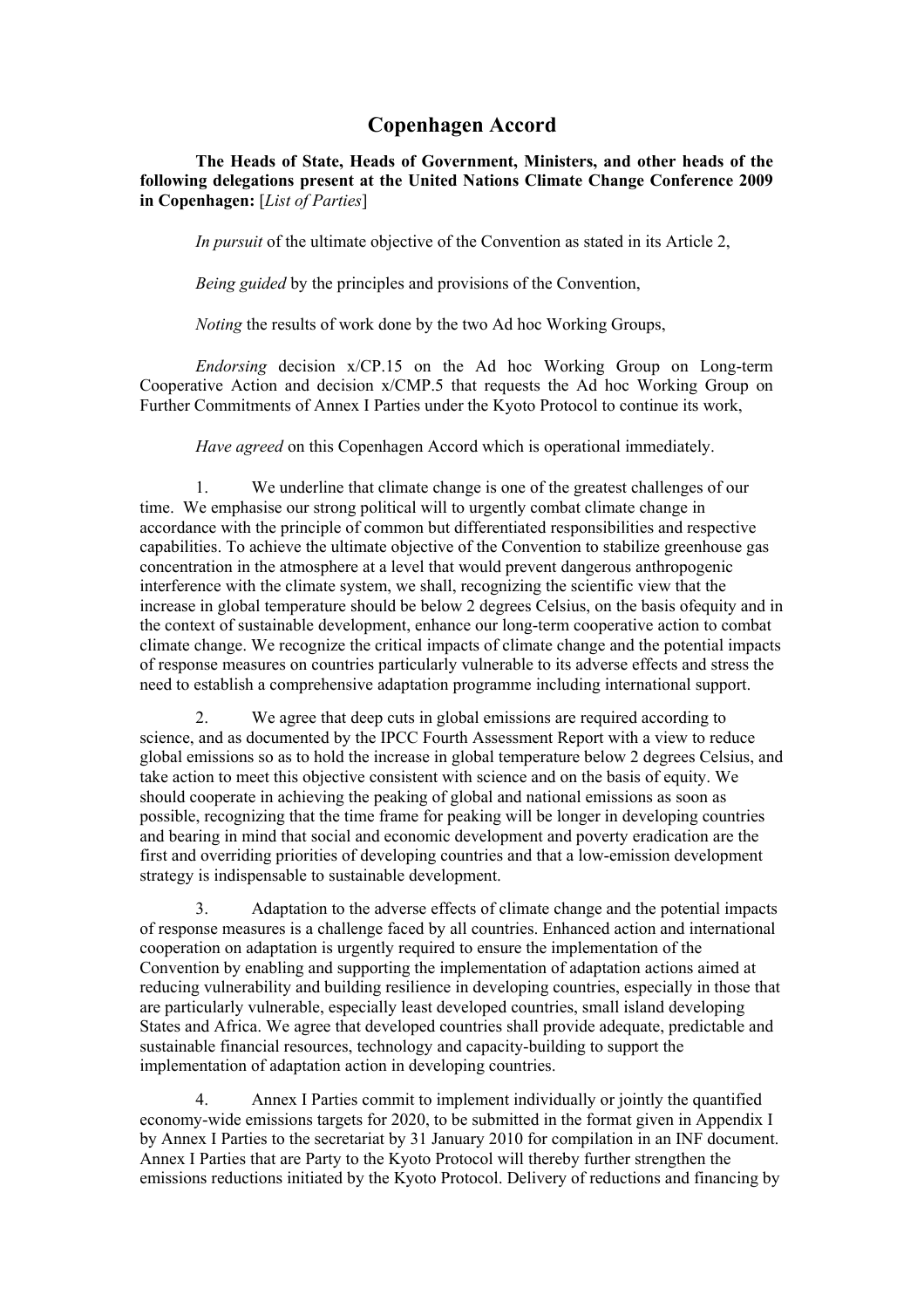developed countries will be measured, reported and verified in accordance with existing and any further guidelines adopted by the Conference of the Parties, and will ensure that accounting of such targets and finance is rigorous, robust and transparent.

5. Non-Annex I Parties to the Convention will implement mitigation actions, including those to be submitted to the secretariat by non-Annex I Parties in the format given in Appendix II by

31 January 2010, for compilation in an INF document, consistent with Article 4.1 and Article 4.7 and in the context of sustainable development. Least developed countries and small island developing States may undertake actions voluntarily and on the basis of support. Mitigation actions subsequently taken and envisaged by Non-Annex I Parties, including national inventory reports, shall be communicated through national communications consistent with Article 12.1(b) every two years on the basis of guidelines to be adopted by the Conference of the Parties. Those mitigation actions in national communications or otherwise communicated to the Secretariat will be added to the list in appendix II. Mitigation actions taken by Non-Annex I Parties will be subject to their domestic measurement, reporting and verification the result of which will be reported through their national communications every two years. Non-Annex I Parties will communicate information on the implementation of their actions through National Communications, with provisions for international consultations and analysis under clearly defined guidelines that will ensure that national sovereignty is respected. Nationally appropriate mitigation actions seeking international support will be recorded in a registry along with relevant technology, finance and capacity building support. Those actions supported will be added to the list in appendix II. These supported nationally appropriate mitigation actions will be subject to international measurement, reporting and verification in accordance with guidelines adopted by the Conference of the Parties.

6. We recognize the crucial role of reducing emission from deforestation and forest degradation and the need to enhance removals of greenhouse gas emission by forests and agree on the need to provide positive incentives to such actions through the immediate establishment of a mechanism including REDD-plus, to enable the mobilization of financial resources from developed countries.

7. We decide to pursue various approaches, including opportunities to use markets, to enhance the cost-effectiveness of, and to promote mitigation actions. Developing countries, especially those with low emitting economies should be provided incentives to continue to develop on a low emission pathway.

8. Scaled up, new and additional, predictable and adequate funding as well as improved access shall be provided to developing countries, in accordance with the relevant provisions of the Convention, to enable and support enhanced action on mitigation, including substantial finance to reduce emissions from deforestation and forest degradation (REDDplus), adaptation, technology development and transfer and capacity-building, for enhanced implementation of the Convention. The collective commitment by developed countries is to provide new and additional resources, including forestry and investments through international institutions, approaching USD 30 billion for the period  $2010 - 2012$  with balanced allocation between adaptation and mitigation. Funding for adaptation will be prioritized for the most vulnerable developing countries, such as the least developed countries, small island developing States and Africa. In the context of meaningful mitigation actions and transparency on implementation, developed countries commit to a goal of mobilizing jointly USD 100 billion dollars a year by 2020 to address the needs of developing countries. This funding will come from a wide variety of sources, public and private, bilateral and multilateral, including alternative sources of finance. New multilateral funding for adaptation will be delivered through effective and efficient fund arrangements, with a governance structure providing for equal representation of developed and developing countries. A significant portion of such funding should flow through the Copenhagen Green Climate Fund.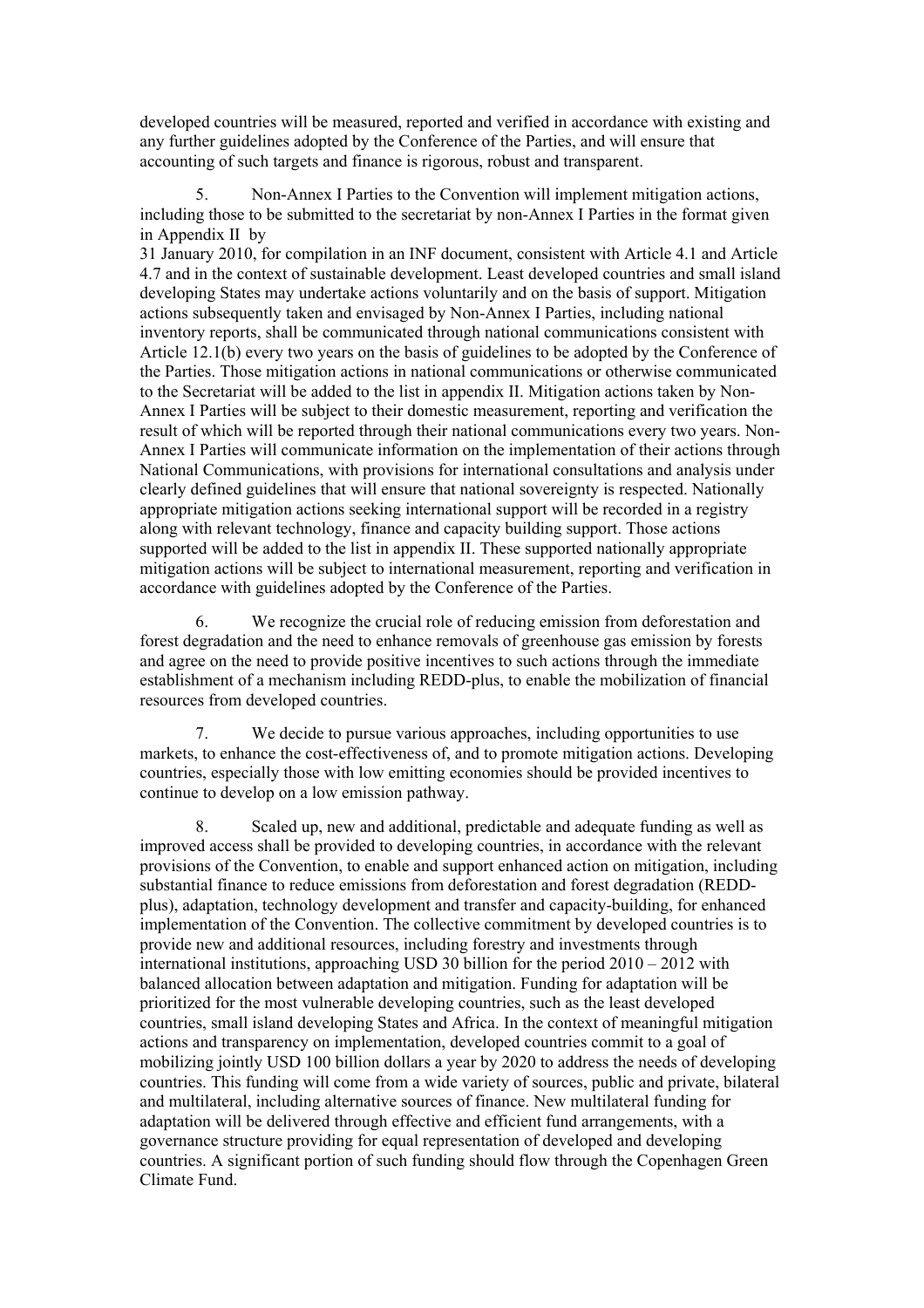9. To this end, a High Level Panel will be established under the guidance of and accountable to the Conference of the Parties to study the contribution of the potential sources of revenue, including alternative sources of finance, towards meeting this goal.

10. We decide that the Copenhagen Green Climate Fund shall be established as an operating entity of the financial mechanism of the Convention to support projects, programme, policies and other activities in developing countries related to mitigation including REDD-plus, adaptation, capacity-building, technology development and transfer.

11. In order to enhance action on development and transfer of technology we decide to establish a Technology Mechanism to accelerate technology development and transfer in support of action on adaptation and mitigation that will be guided by a countrydriven approach and be based on national circumstances and priorities.

12. We call for an assessment of the implementation of this Accord to be completed by 2015, including in light of the Convention's ultimate objective. This would include consideration of strengthening the long-term goal referencing various matters presented by the science, including in relation to temperature rises of 1.5 degrees Celsius.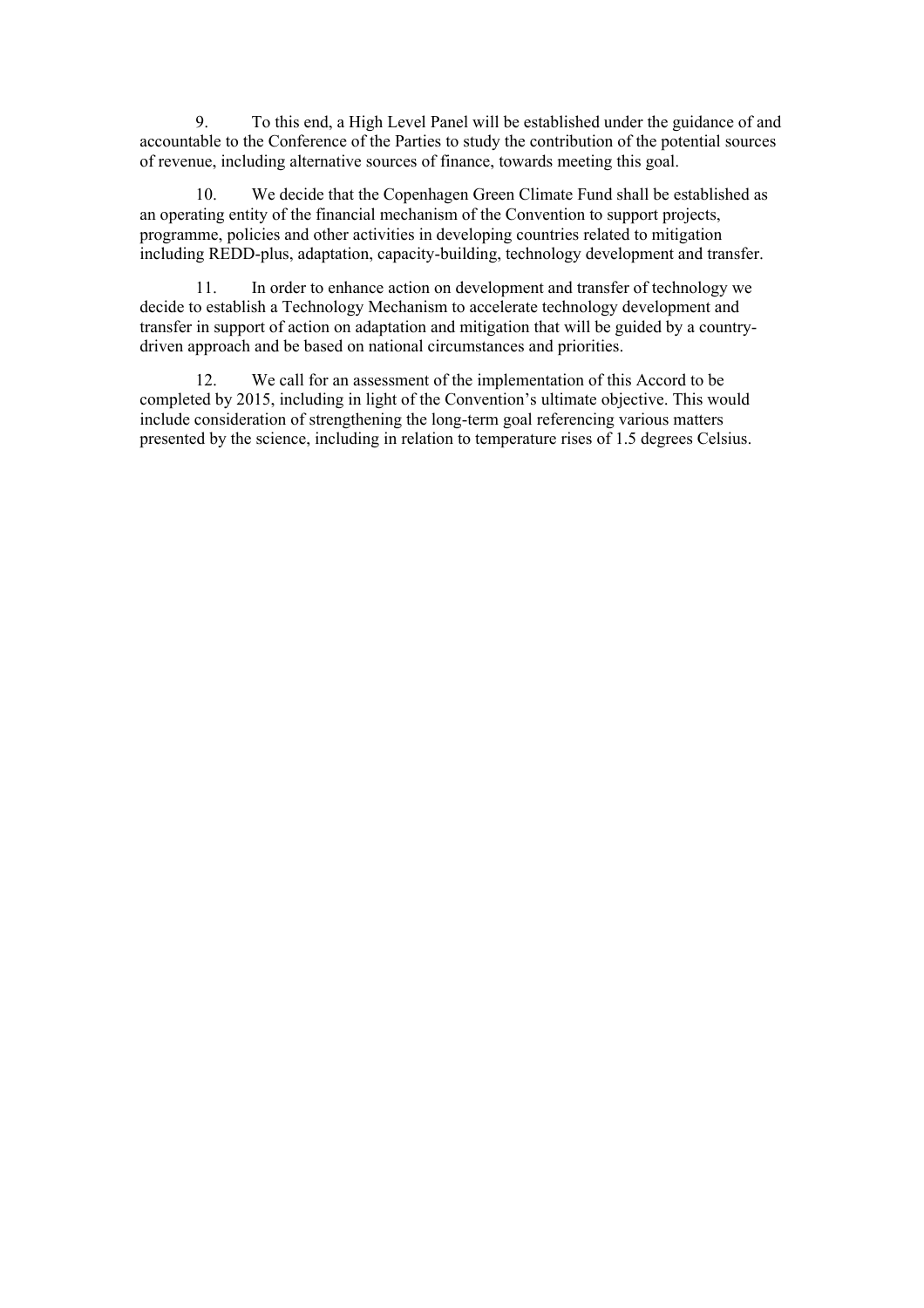### APPENDIX I

| <b>Annex I Parties</b> | Quantified economy-wide emissions targets for 2020 |           |
|------------------------|----------------------------------------------------|-----------|
|                        | Emissions reduction in 2020                        | Base year |
|                        |                                                    |           |
|                        |                                                    |           |
|                        |                                                    |           |
|                        |                                                    |           |
|                        |                                                    |           |
|                        |                                                    |           |
|                        |                                                    |           |
|                        |                                                    |           |
|                        |                                                    |           |
|                        |                                                    |           |
|                        |                                                    |           |
|                        |                                                    |           |
|                        |                                                    |           |
|                        |                                                    |           |
|                        |                                                    |           |
|                        |                                                    |           |
|                        |                                                    |           |
|                        |                                                    |           |
|                        |                                                    |           |
|                        |                                                    |           |
|                        |                                                    |           |
|                        |                                                    |           |
|                        |                                                    |           |
|                        |                                                    |           |
|                        |                                                    |           |
|                        |                                                    |           |
|                        |                                                    |           |

# **Quantified economy-wide emissions targets for 2020**